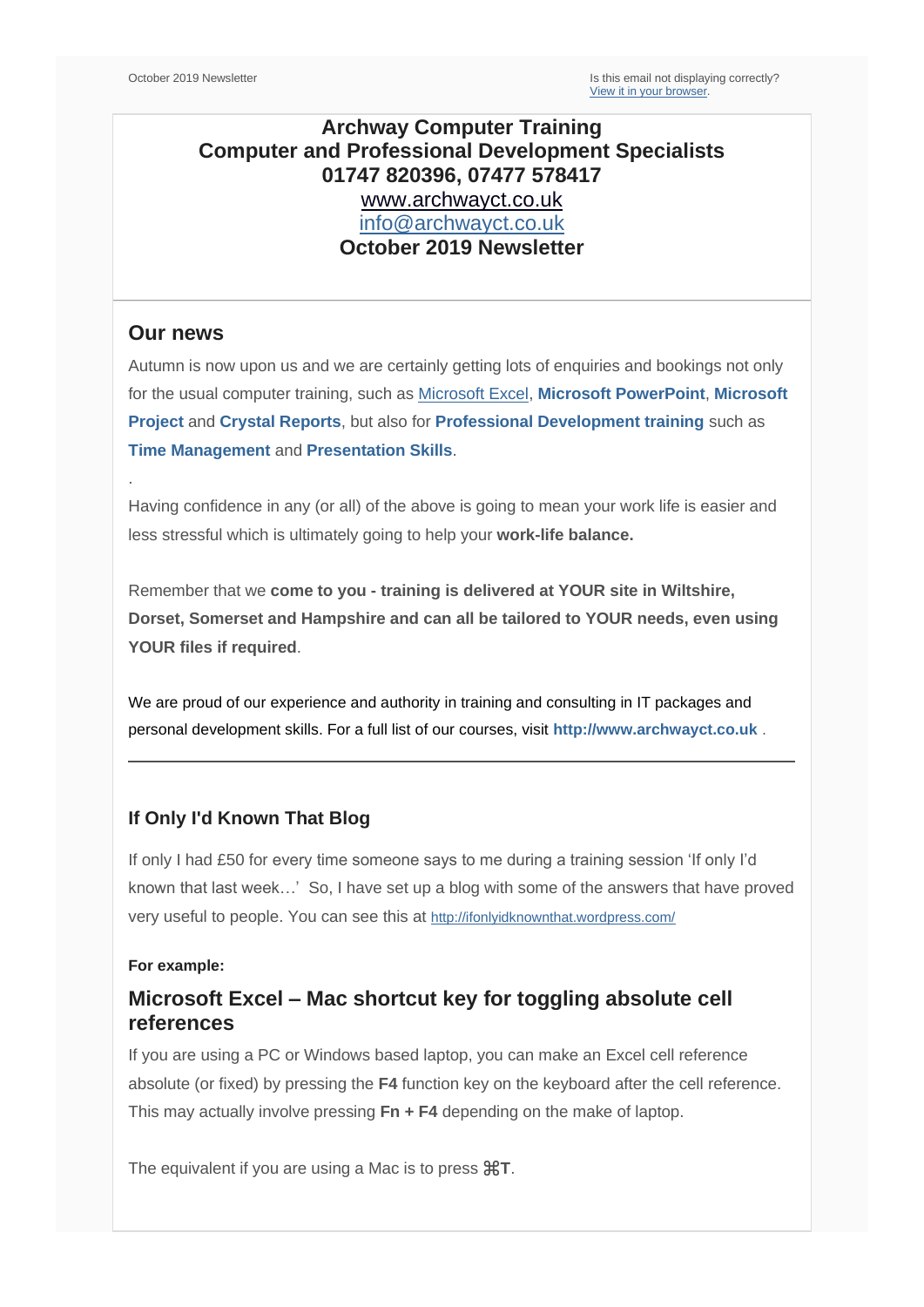Find further details of our **[Microsoft Excel training](http://www.archwayct.co.uk/microsoft-office-training/microsoft-excel-training)**.

# **Removing today's date line from Microsoft Project Gantt Chart**

Last week, I was asked by someone I was training how to remove the line showing today's date from the Gantt Chart as he found it distracting.

*To remove today's date line from a Gantt Chart:*

On the **Gantt Chart Tools Format** tab, in the **Format** group, click the **Gridlines** dropdown, and click **Gridlines**. The **Gridlines** dialog box will be displayed.

| <b>Gridlines</b>                                                                                                                                                |                          |                                                                                                                               | $\Sigma$                                                  |
|-----------------------------------------------------------------------------------------------------------------------------------------------------------------|--------------------------|-------------------------------------------------------------------------------------------------------------------------------|-----------------------------------------------------------|
| Line to change:<br><b>Gantt Rows</b>                                                                                                                            |                          | Normal                                                                                                                        |                                                           |
| <b>Bar Rows</b><br>Middle Tier Column<br><b>Bottom Tier Column</b><br><b>Current Date</b><br><b>Sheet Rows</b><br><b>Sheet Columns</b><br><b>Title Vertical</b> | ᆂ<br>Ξ                   | Color:<br>Type:<br>Automatic<br>At interval<br><b>◎</b> None ◎ 2 ◎ 3 ◎ 4 ◎ Other:<br>$\Omega$<br>Color:<br>Type:<br>Automatic | A.<br>$\overline{\mathbf{v}}$<br>$\overline{\phantom{a}}$ |
| <b>Title Horizontal</b><br>Page Breaks<br><b>Project Start</b>                                                                                                  | $\overline{\phantom{a}}$ | Help<br>OK                                                                                                                    | Cancel                                                    |

In the **Line to change** section, select **Current Date**.

| Line to change:                                                                               | Normal                           |                                   |
|-----------------------------------------------------------------------------------------------|----------------------------------|-----------------------------------|
| <b>Gantt Rows</b>                                                                             | Type:<br>ᆂ                       | Color:<br>▼                       |
| <b>Bar Rows</b><br>Middle Tier Column<br><b>Bottom Tier Column</b>                            | At interval                      |                                   |
| <b>Current Date</b><br>Ξ                                                                      | © None © 2 © 3 © 4 © Other:      | $\Lambda$<br>$\overline{0}$<br>V  |
| <b>Sheet Rows</b><br><b>Sheet Columns</b><br><b>Title Vertical</b><br><b>Title Horizontal</b> | Type:<br>$\sim$                  | Color:<br>$\overline{\mathbf{v}}$ |
| Page Breaks<br><b>Project Start</b>                                                           | $\overline{\phantom{a}}$<br>Help | Cancel<br>OK                      |

From the **Type** dropdown, select the first option, which is blank.

Click **OK**. You will no longer see a line showing today's date down your Gantt Chart.

Find out more about our **[Microsoft Project training courses](http://www.archwayct.co.uk/it-training/microsoft-project-training)**.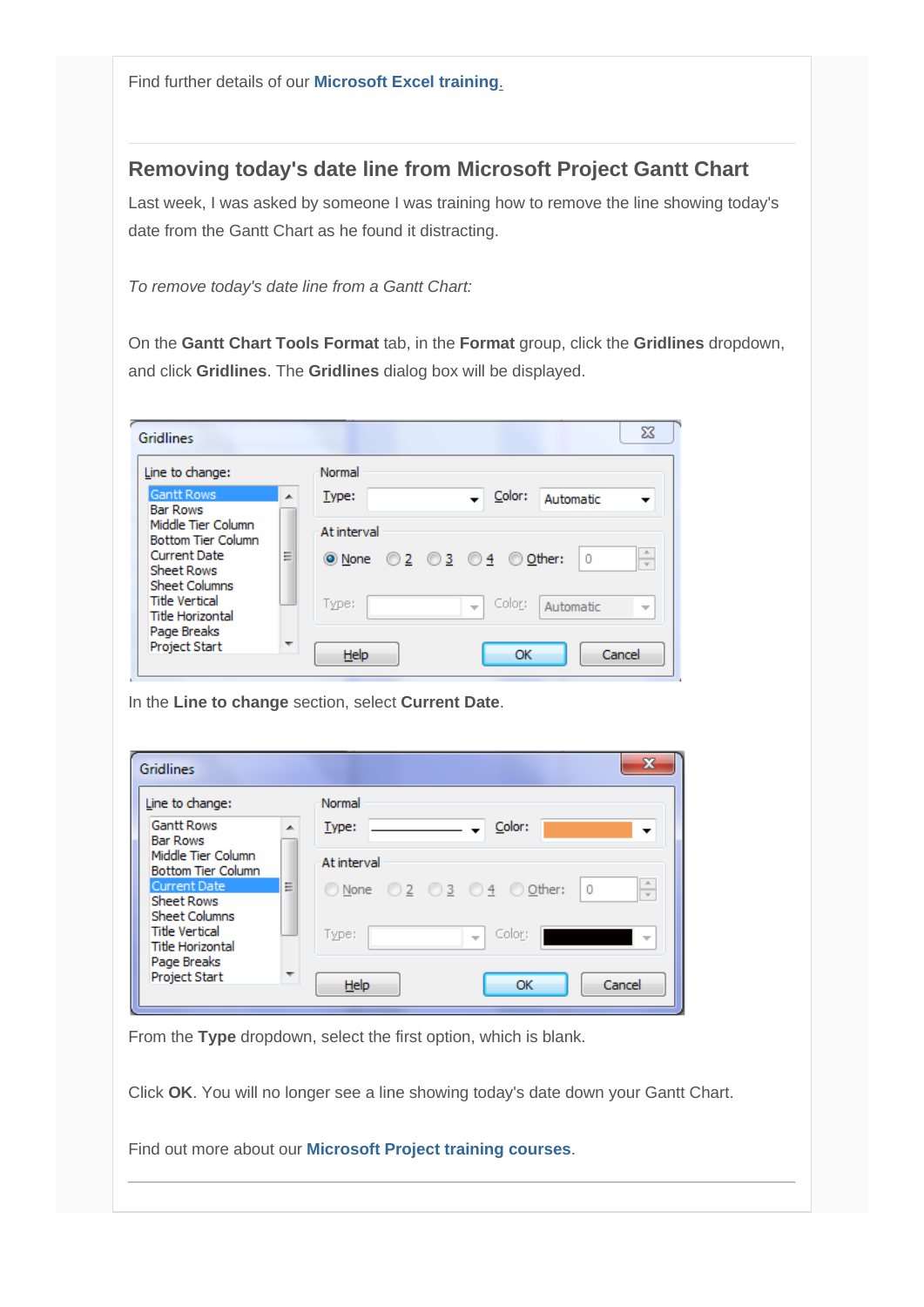# **Presentation Skills - Posture and Movement**

When presenting, confidence is usually expressed through excellent posture and movement. How you carry yourself physically can reflect how you hold yourself mentally.

### **General tips on posture and movement:**

### **Positives**

- Stand tall. Poor upper body posture can often reflect low self-esteem.
- Use the "ready" position. When you are presenting and you want to express confidence, you should stand with your weight forward.
- Be natural
- Feet should be slightly apart
- Find a comfortable position
- Face your audience

#### **Negatives**

- Watch your lower body. You can lose the audience's attention if you do any of the following things for an extended period of time:
	- o Shifting your weight back to one hip
	- o Rocking side to side
	- o Rocking back and forth on your heels and toes
	- o Tapping your foot
	- o Pacing or "wearing concrete shoes".
- Try not to fold your arms it sends a negative message that you have a closed mind
- Don't slouch or sag
- Try not to wave your hands around too much

### **Find information regarding our** [Presentation Skills training courses](http://www.archwayct.co.uk/professional-development-training/presentation-skills-training)**.**

Maybe you are about to upgrade to Microsoft Office 2016 or Microsoft Office 365! If so, we provide upgrade training, workshops and floorwalking to enable your staff to quickly get upto-speed and ensure no loss of productivity.

We offer Microsoft Office 2016 upgrade workshops and Microsoft Office 365 upgrade workshops and floorwalking.